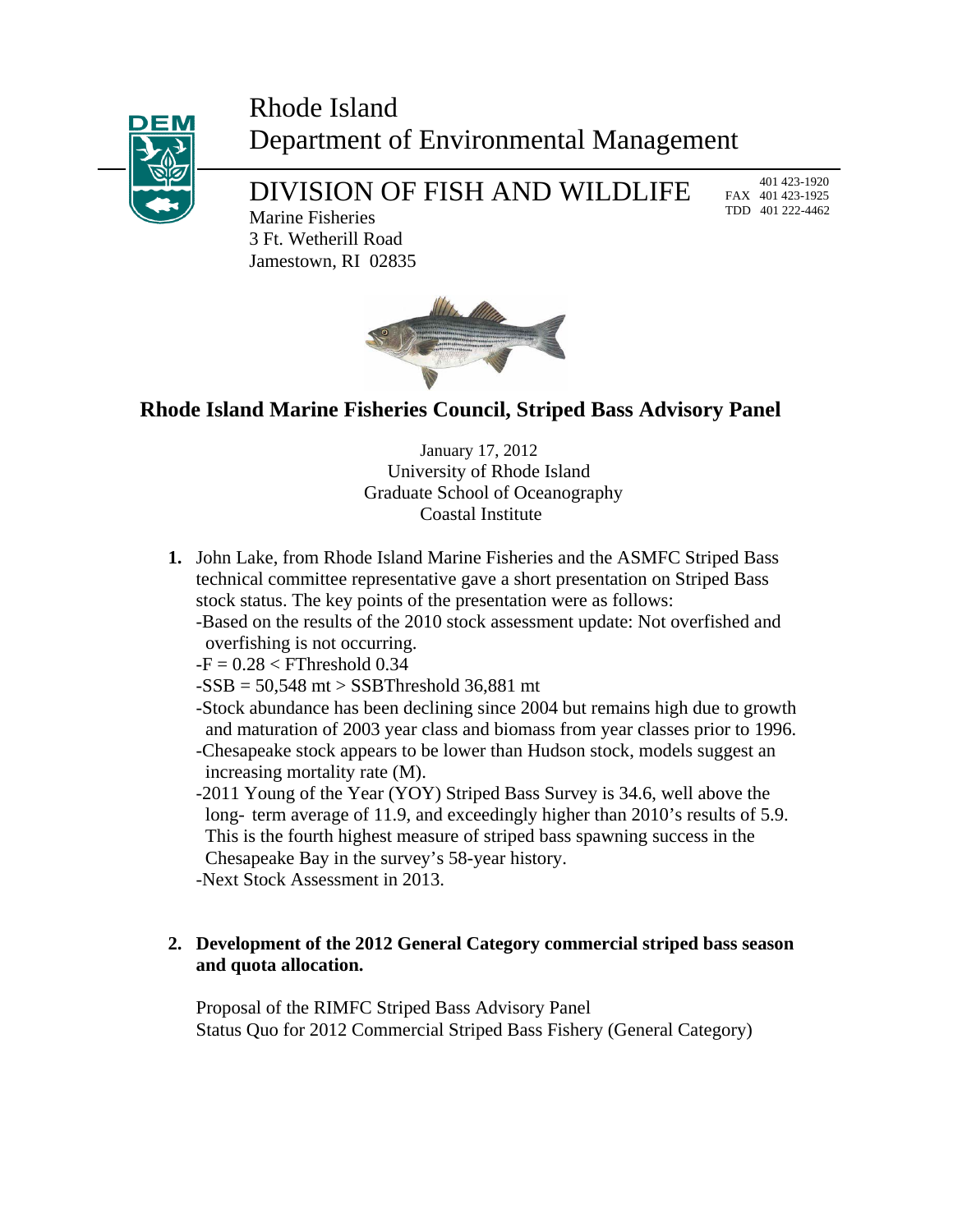**June 6 – August 31 Eighty percent (80%) of the commercial quota will be available during this period. The possession limit will be five (5) fish per vessel per calendar day. The fishery will be closed in each calendar week from 12:00 AM Friday until 11:59 PM Saturday during this sub period. There will be no commercial possession or sale of striped bass on these days. The fishery will close once seventy five percent (80%) of the commercial quota is projected to be harvested if prior to August 31.**

**September 4- December 31 Twenty percent (20%) of the commercial quota will be available during this period. The possession limit will be five (5) fish per vessel per calendar day. The fishery will be closed in each calendar week from 12:00 AM Friday until 11:59 PM Saturday during this sub period. There will be no commercial possession or sale of striped bass on these days. The fishery will close when the entire commercial quota is projected to be harvested.** 

Motion by R. Jobin to include Status Quo option for public hearing. Second by J. Macari 4 in favor 1 opposed 2 abstentions

Motion passes

Further discussion revolved around the fishing productivity and opportunity of Narragansett Bay verses Rhode Island and Block Island sounds with regards to the opening of the spring season. Realizing the difficulty in keeping all groups satisfied the panel felt that a middle of the road opening was the best fit for the fishery.

Other proposals may be submitted at the RIMFC Public Hearing.

#### **3. Development of the 2011 Floating Fish Trap commercial striped bass season and quota allocation.**

Proposal of the RIMFC Striped Bass Advisory Panel Status Quo for 2012 Floating Fish Trap Commercial Striped Bass Fishery

**2012 Proposed Fish Trap Commercial Fishery**

**Minimum Size - 26" TL** 

**August 27 -- December 31** -**The 10,000 pound floating fish trap quota set aside shall be available from August 27 through December 31 with no limit on possession. The fishery shall close once the entire floating trap quota is harvested. January 1 – August 26** -**One hundred percent (100%) of the floating trap quota shall be available from January 1 through August 26 minus a 10,000 pound set aside. Once eighty percent (80%) of the seasonal allocation is pojected to be harvested the possession limit shall be 500 pounds per fish trap licensee per calendar day.** 

Motion by R. Jobin to include Status Quo option for public hearing. Second by A. D'Angelo Six in favor none opposed 1 abstentions

Motion passes